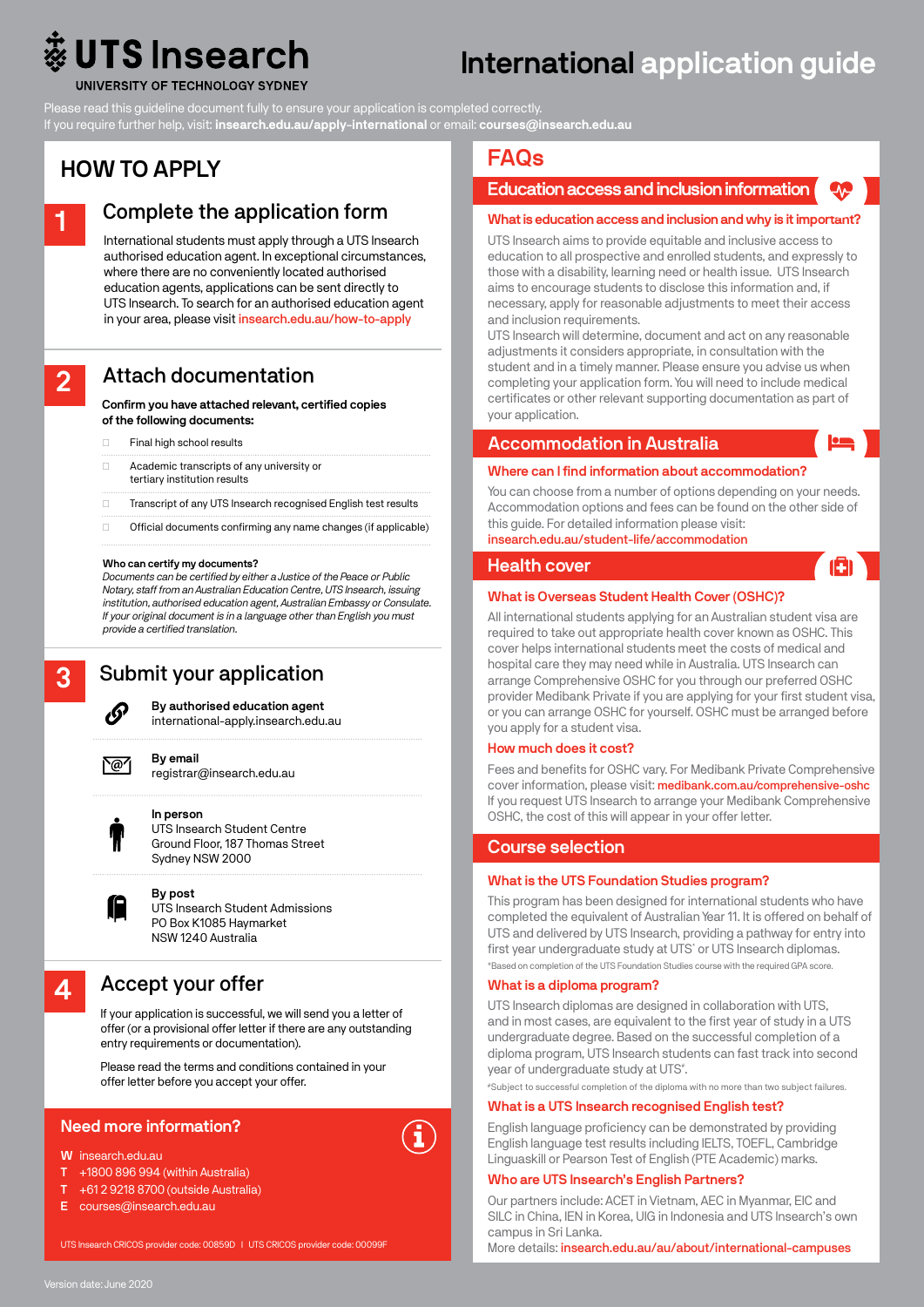# Course dates 2020 – 2021

The below course dates and fees are correct at the time of printing. All course fees are specified in Australian dollars. Changes to fees, dates and course information may occur at any time without notice. Please visit insearch.edu.au for the latest UTS Insearch course information and uts.edu.au for the latest UTS course information.

| <b>UTS Foundation Studies</b> |              |                         |                                |  |  |
|-------------------------------|--------------|-------------------------|--------------------------------|--|--|
| <b>INTAKE</b>                 | <b>START</b> | <b>FINISH</b>           | <b>FINISH</b>                  |  |  |
|                               |              | 2 Semesters<br>Standard | 3 Semesters<br><b>Extended</b> |  |  |
| June 2020                     | 22.Jun 2020  | 15 Jan 2021             | 21 May 2021                    |  |  |
| October 2020                  | 06 Oct 2020  | 21 May 2021             | 10 Sept 2021                   |  |  |
| February 2021                 | 22 Feb 2021  | 10 Sept 2021            | 24 Dec 2021                    |  |  |

| <b>2020 TERM</b> | <b>START</b> | <b>2021 TERM</b> | <b>START</b> |
|------------------|--------------|------------------|--------------|
| Term 6           | 29. Jun 2020 | Term 1           | 04. Jan 2021 |
| Term 7           | 3 Aug 2020   | Term 2           | 08 Feb 2021  |
| Term 8           | 07 Sept 2020 | Term 3           | 15 Mar 2021  |
| Term 9           | 12 Oct 2020  | Term 4           | 19 Apr 2021  |
| Term 10          | 16 Nov 2020  | Term 5           | 24 May 2021  |

| Diploma Programs |              |                            |                         |                         |  |
|------------------|--------------|----------------------------|-------------------------|-------------------------|--|
| <b>INTAKE</b>    | <b>START</b> | <b>FINISH</b>              | <b>FINISH</b>           | <b>FINISH</b>           |  |
|                  |              | 2 Semesters<br>Accelerated | 3 Semesters<br>Standard | 4 Semesters<br>Extended |  |
| <b>June 2020</b> | 22. lun 2020 | 15 Jan 2021                | 21 May 2021             | 10 Sept 2021            |  |
| October 2020     | 06 Oct 2020  | 21 May 2021                | 10 Sept 2021            | 24 Dec 2021             |  |
| February 2021    | 22 Feb 2021  | 10 Sept 2021               | 24 Dec 2021             | 20 May 2022             |  |

| UTS Courses*  |             |              |               |
|---------------|-------------|--------------|---------------|
| <b>INTAKE</b> | <b>TYPE</b> | <b>START</b> | <b>FINISH</b> |
| Autumn 2021   | Orientation | 08 Feb 2021  | 19 Feb 2021   |
|               | Classes     | 22 Feb 2021  | 19 Jun 2021   |
| Spring 2021   | Orientation | 02 Aug 2021  | 13 Aug 2021   |
|               | Classes     | 09 Aug 2021  | 04 Dec 2021   |

# Course fees 2020 – 2021

| COURSE                                                                              | <b>TYPE</b>                                                                                           | <b>FEES</b>                                                                                |                                                                                            | Important information                                                                                                                                                                                                                          |
|-------------------------------------------------------------------------------------|-------------------------------------------------------------------------------------------------------|--------------------------------------------------------------------------------------------|--------------------------------------------------------------------------------------------|------------------------------------------------------------------------------------------------------------------------------------------------------------------------------------------------------------------------------------------------|
| <b>English Courses</b><br>English (AE)                                              | Academic<br><b>IELTS Preparation</b>                                                                  | 2020 fees are:<br>$\bullet$ A\$540 per week                                                | 2021 fees are:<br>$\bullet$ A\$550 per week                                                | • Processing fee: the International Student<br>Processing Fee of A\$250 is payable only once<br>when an international student accepts their offer<br>of a place on a course offered by UTS Insearch. It is<br>non-refundable.                  |
| UTS Foundation Studies -                                                            |                                                                                                       | 2020 fees are:<br>$\bullet$ Standard: A\$26.500<br>• Extended: A\$38,000                   | 2021 fees are:<br>• Standard: A\$A\$28,000<br>$\bullet$ Extended: A\$40,000                | • Subject failure: the fees are based on no subject<br>failures. Any subject that needs to be undertaken<br>a second time will require payment of the relevant<br>subject fee.                                                                 |
|                                                                                     |                                                                                                       |                                                                                            |                                                                                            | UTS Insearch Academic Package                                                                                                                                                                                                                  |
|                                                                                     |                                                                                                       |                                                                                            |                                                                                            | • Comprising a UTS Foundation Studies program<br>and a UTS Insearch diploma course, and can also                                                                                                                                               |
| Diploma Programs                                                                    | Diploma of:                                                                                           | 2020 fees are:                                                                             | 2021 fees are:                                                                             | include a preliminary English course.                                                                                                                                                                                                          |
| - Accelerated (2 Semesters)<br>- Standard (3 Semesters)<br>- Extended (4 Semesters) | Business, Communication.<br>Design & Architecture,<br>Engineering, Science,<br>Information Technology | • Standard & Accelerated:<br>A\$32,000 per diploma<br>• Extended:<br>A\$39,000 per diploma | • Standard & Accelerated:<br>A\$33,000 per diploma<br>• Extended:<br>A\$41,000 per diploma | • Receive a 5% discount off the total English tuition<br>fees and a 5% discount off diploma course fees if<br>packaged with UTS Foundation Studies.<br>For details on how to qualify for the Academic<br>$\bullet$<br>Package see our website. |

# Accommodation fees 2020 – 2021

| <b>ITEM</b>                                                | <b>DESCRIPTION</b>              | COST                           |
|------------------------------------------------------------|---------------------------------|--------------------------------|
| Homestay                                                   | Booking fee                     | A\$290                         |
|                                                            | Accommodation and Welfare       |                                |
|                                                            | Administration fee              | A\$350                         |
|                                                            | Over 18 years - Single          | A\$330 per week                |
|                                                            | Over 18 years - Twin Share      | A\$300 per week                |
|                                                            | Under 18 years - Single         | A\$385 per week                |
|                                                            | Under 18 years - Twin Share     | A\$335 per week                |
|                                                            | Special Diet Surcharge          | A\$70 per week                 |
| Urbanest                                                   | Accommodation and Welfare       |                                |
| Refer to UTS Insearch website<br>for special package rates | Administration fee              | A\$350                         |
| Special Host                                               | Initial Assessment fee          | A\$260                         |
|                                                            | Six-monthly Visit fee           | A\$260                         |
|                                                            | Accommodation and Welfare       | A\$350                         |
|                                                            | Administration fee              |                                |
| Airport Welcome                                            | Mandatory for under 18 students | A\$160 (student only, one way) |

#### Important information

• All accommodation fees are subject to change without notice.

- Accommodation booking fees are non-refundable and payable once only.
- Twin share accommodation is subject to availability.
- Homestay fees include two meals per day.
- Prices include GST where applicable.
- Homestay will be arranged for a minimum of five weeks.
- The Special Host fee is paid directly to UTS Insearch every six months until the student turns 18.
- The accommodation and welfare administration fee is applicable to any student requesting accommodation arrangements through UTS Insearch. This includes Urbanest, Homestay and Special Host arrangements for both over and under 18s.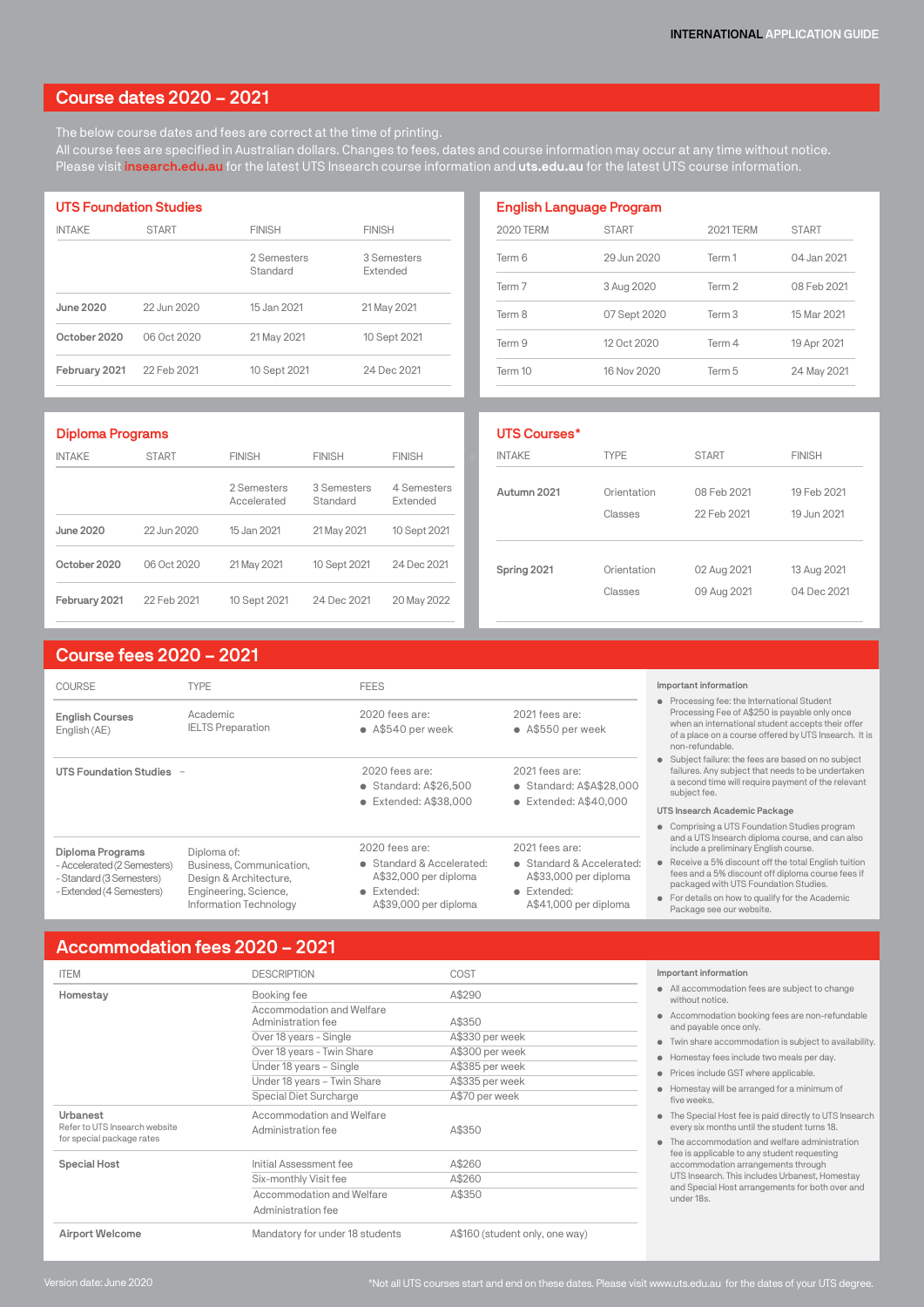

# International application form 2020-2021

Applicants should refer to insearch.edu.au for detailed information about applying, course information, fees and student life.

Please complete all sections in BLACK INK using CAPITAL LETTERS.

| <b>Personal information</b>                            |                                                                                                                                                                             |                                                         | <b>Accommodation in Australia</b>                                                                                                                                                                                                                                                                                                                                                                                                                                                                                                   |                                              |
|--------------------------------------------------------|-----------------------------------------------------------------------------------------------------------------------------------------------------------------------------|---------------------------------------------------------|-------------------------------------------------------------------------------------------------------------------------------------------------------------------------------------------------------------------------------------------------------------------------------------------------------------------------------------------------------------------------------------------------------------------------------------------------------------------------------------------------------------------------------------|----------------------------------------------|
| Gender<br>Family name<br>Given name/s<br>Previous name | Female<br>Male                                                                                                                                                              | Indeterminate/<br>Intersex/Unspecified                  | Will you be under 18 years of age when you start the course?<br>No<br>Yes<br>Students under 18 years of age at the start of their course must reside in<br>UTS Insearch approved accommodation. This can include homestay or, you<br>may enter into an arrangement with Urbanest student accommodation.<br>Alternatively, you can have a relative approved by the Department of Home<br>Affairs. UTS Insearch approved accommodation is available to all students.<br>Would you like UTS Insearch to arrange accommodation for you? |                                              |
| Date of birth                                          | certified documentary evidence)                                                                                                                                             | (If different from the name shown above you must attach | No - Provide details below if you have already made your own<br>accommodation arrangements in Australia.<br>Street address                                                                                                                                                                                                                                                                                                                                                                                                          |                                              |
| <b>Marital Status</b><br>Passport no.<br>Citizenship   | Single<br>Married                                                                                                                                                           | Widowed<br><b>Divorced</b>                              | Suburb<br>Postcode<br>Home phone                                                                                                                                                                                                                                                                                                                                                                                                                                                                                                    | <b>State</b>                                 |
| Country of birth<br>Main language<br>spoken at home    |                                                                                                                                                                             |                                                         | Mobile phone<br>Yes - Please specify your preferences<br>Accommodation type:<br>A: Homestay<br>Special diet required?<br>N <sub>o</sub>                                                                                                                                                                                                                                                                                                                                                                                             | Single<br>Twin<br>Yes - My special diet is:  |
| Address                                                | Contact details in your home country (not in Australia)<br>Must be the applicant's details not authorised education agent's.                                                |                                                         | Halal<br>Vegetarian<br>Other<br><b>B: Urbanest</b>                                                                                                                                                                                                                                                                                                                                                                                                                                                                                  | Vegan<br>Fully<br>Non-<br>catered<br>catered |
| Postcode<br>Country                                    |                                                                                                                                                                             | City<br>State /<br>province                             | C: Other accommodation requests<br>Do you require an airport welcome? <sup>*</sup><br>*Please be advised that this is mandatory for students under the age of 18 requiring UTS Insearch to arrange<br>accommodation and welfare.                                                                                                                                                                                                                                                                                                    | No<br>Yes                                    |
| Home phone                                             |                                                                                                                                                                             |                                                         | <b>Health cover</b>                                                                                                                                                                                                                                                                                                                                                                                                                                                                                                                 |                                              |
| Mobile phone<br>Email                                  |                                                                                                                                                                             |                                                         | Do you have Overseas Student Health Cover (OSHC)?<br>No, please arrange OSHC for me:<br>Please tick which type of OSHC cover you require<br>Single cover<br>Couple cover                                                                                                                                                                                                                                                                                                                                                            | Family cover                                 |
| <b>Visa status</b>                                     | Are you a citizen or permanent resident of Australia?                                                                                                                       |                                                         | No, but I will arrange OSHC myself<br>Yes, I already have OSHC<br>If through MEDIBANK, provide your card number:                                                                                                                                                                                                                                                                                                                                                                                                                    |                                              |
| No                                                     | No - To study in Australia you will need to obtain a visa.<br>Do you currently hold any kind of Australian visa?<br>Yes - Which visa do you currently hold?<br>Student<br>▶ | Tourist<br>Other                                        | <b>Education access and inclusion requirements</b>                                                                                                                                                                                                                                                                                                                                                                                                                                                                                  |                                              |
|                                                        |                                                                                                                                                                             |                                                         | Do you have a disability, learning need or health issue that may<br>require reasonable adjustments to your learning environment?<br>Yes - Provide details in the box below:<br>No                                                                                                                                                                                                                                                                                                                                                   |                                              |
|                                                        | Yes - Please complete the domestic application form.                                                                                                                        |                                                         |                                                                                                                                                                                                                                                                                                                                                                                                                                                                                                                                     |                                              |

P**rovider information:** ABN 39 001 425 065. UTS Insearch CRICOS provider code: 00859D I UTS CRICOS provider code: 00099F<br>Insearch Limited (UTS Insearch) is a controlled entity of the University of Technology Sydney (UTS